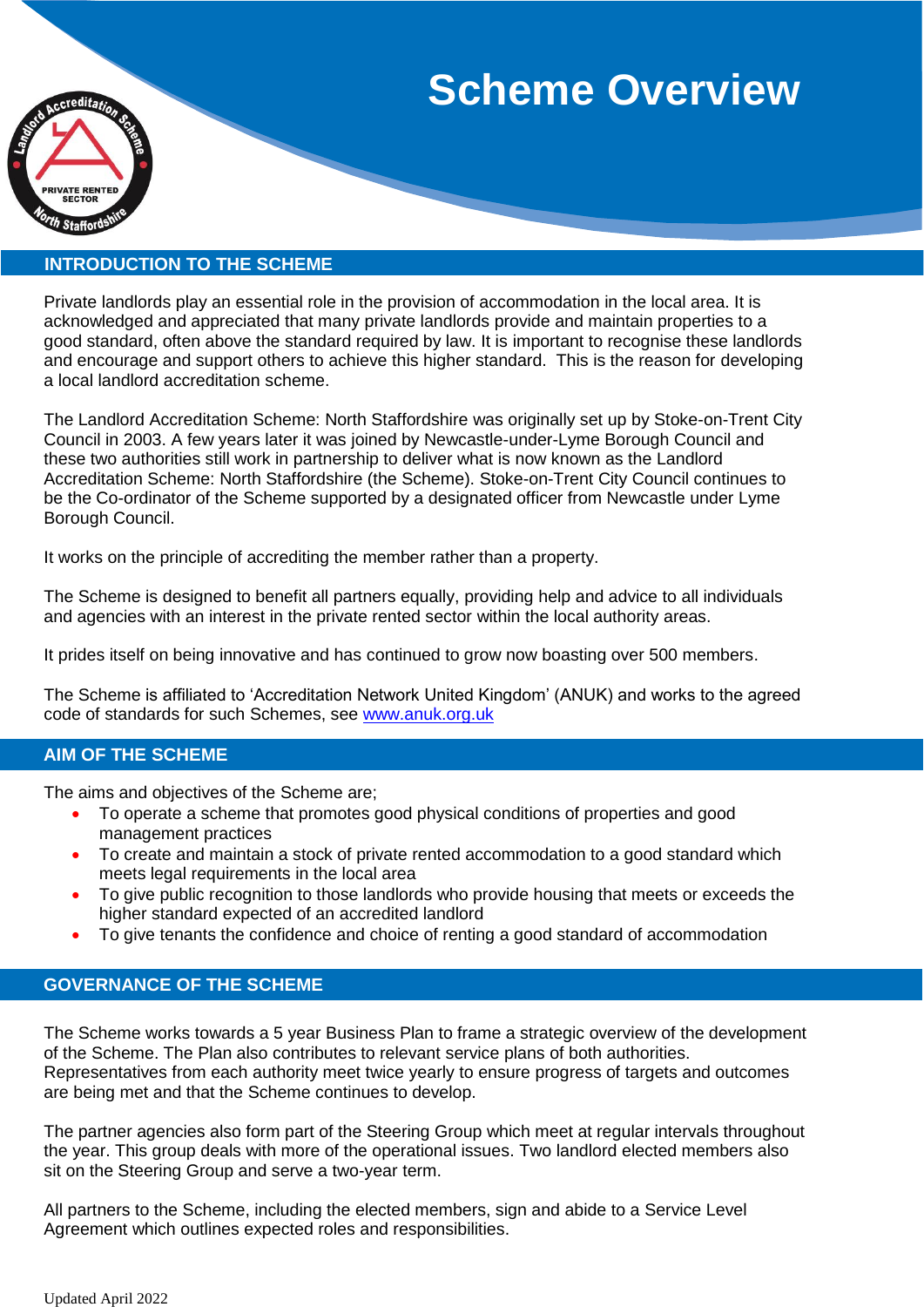#### **MEMBERSHIP OF THE SCHEME**

Membership of the Landlord Accreditation Scheme: North Staffordshire (the Scheme) is open to any individual or company owning residential property within the boundaries of Stoke-on-Trent City Council and Newcastle-under-Lyme Borough Council whether they be locally based or not. Applications will also be considered from any person or company being a lessee of the premises or any person or company having full management control – a copy of the lease or management agreement will need to be submitted.

The Scheme is not open to registered social housing providers, letting or managing agents, or university run accommodation as these are subject to existing regulatory control.

Membership will be awarded for a 2-year period subject to the qualifying conditions being met, submission of a valid application, copies of all relevant certificates and payment of the relevant membership fee. Please see the Terms & Conditions of Membership and also the Fit & Proper Person Criteria.

The Scheme requires that landlords meet their legal responsibilities and that the physical conditions of properties, basic amenities and management practices are fair and reasonable and will not be prejudicial to the health, safety or welfare of tenants or the surrounding neighbourhood.

Participants of the Scheme must ensure compliance with their legal obligations as well as the requirements of the Scheme.

Whilst membership of the Scheme is voluntary, there is a membership fee which is to cover the cost of the running of the Scheme to enable it to be self-financing. The current membership fees can be found on our application form and are proportional to the size of members portfolio.

Any unsuccessful applicants will be informed in writing including the reasons the decision.

## **BENEFITS OF MEMBERSHIP**

- 1) Local Authority
	- Improving relationships between local authorities and the landlord community whilst creating a constructive atmosphere in which to raise standards through partnership and incentivisation
	- Raising housing standards (in addition to the legal minimum)
	- Help to regenerate deprived neighbourhoods
	- Recognising landlords who comply with Scheme standards as good landlords
	- Helping to settle persons in housing need into rented accommodation.
- 2) Landlords
	- Public recognition that you are a landlord providing a good standard of accommodation
	- Market advantage when letting a property
	- Provision of a certificate to promote and provide proof of your membership to the Scheme
	- Access to information and advice at a Core Membership event
	- Access to discounted or free professional development events
	- Being kept up to date with changes to legislation through quarterly newsletters and regular updates by email
	- Networking opportunities at events
	- Co-operation, support and advice from the Scheme Operators on all aspects of private renting including direct line numbers to officers including tenancy relation officers for advice or dispute resolution
	- Improved access to other local authority departments and services
	- Member access to the Scheme website where you can post free advertisements and promote your vacant properties to let
	- Access to discounts from local participating companies
	- Periodic inspections of properties registered with the Scheme to offer advice on standards and ensure that they meet the Scheme requirements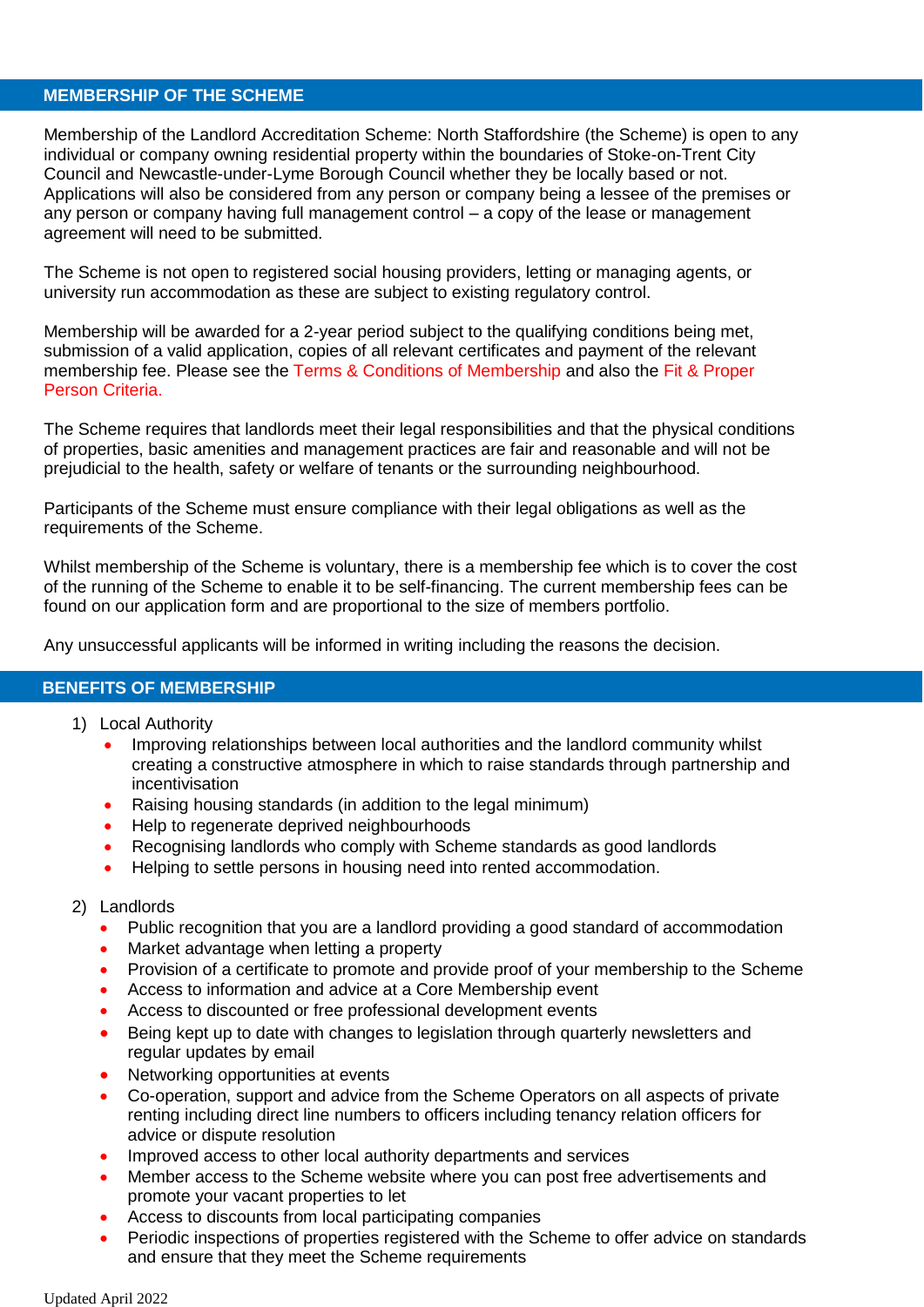- Registration with the Empty Property Matching Service which is a tool that was developed by Stoke-on-Trent City Council to deal with long term empty properties when we are approached by empty property owners looking to sell
- Discounted licensing fees
- Access to grant funding, where available
- Ability to advertise properties on local University websites as an accredited member (fees may apply)
- 3) Tenants
	- Identify good landlords that are professional and reputable with good standard of accommodation on our website
	- Browse accredited landlords' properties available for renting
	- Have confidence that the property you are renting is of a good standard and is properly managed
	- Access to information on private renting
	- Help if problems arise with accredited landlords and their properties through the Scheme complaints procedure.

## **BREACHES & COMPLAINTS**

Any comments or complaints regarding the Scheme, its partner agencies or its members should be referred to the Scheme Co-ordinator at **accreditation@stoke.gov.uk**. An acknowledgment of receipt will be issued and also confirmation of outcome.

The complaints procedure will have 3 stages

- Stage 1 informal and may warrant a warning
- Stage 2 further investigation for more serious breaches of the Scheme and may include a suspension of membership
- Stage 3 evidence of a serious breach and would include revocation of membership

There is also an appeal process where cases will be considered by the Review Panel

See the Complaints Procedure

## **FAIR PROCESSING NOTICE/CONFIDENTIALITY INFORMATION**

Stoke-on-Trent City Council and Newcastle-under-Lyme Borough Council take your privacy seriously and will only use your personal information to process applications and membership of the Scheme, to keep members up-to-date on current and new legislation and any other matters affecting landlords' business, to promote and provide products or services that would benefit landlords or tenants and for purposes required or allowed by law. We are joint data controllers for the personal information we hold about you in relation to the Landlord Accreditation Scheme: North Staffordshire.

You can find information about how we handle your personal information by visiting stoke.gov.uk/dataprotection. You should be aware that we have a duty to protect public funds. We may therefore use the information you provide for the prevention and detection of fraud. We may share this information with other bodies for these purposes. We may also share this information with other departments of the council or other relevant organisations for purposes which may include enforcement.

### **COPYRIGHT**

The logo of the Landlord Accreditation Scheme: North Staffordshire remains the copyright of the Scheme and use of the logo is not permitted unless you are a current member of the Scheme or have been granted express permission for its use.

The Scheme Operators may, through the Steering Group make amendments to these Terms and Conditions.